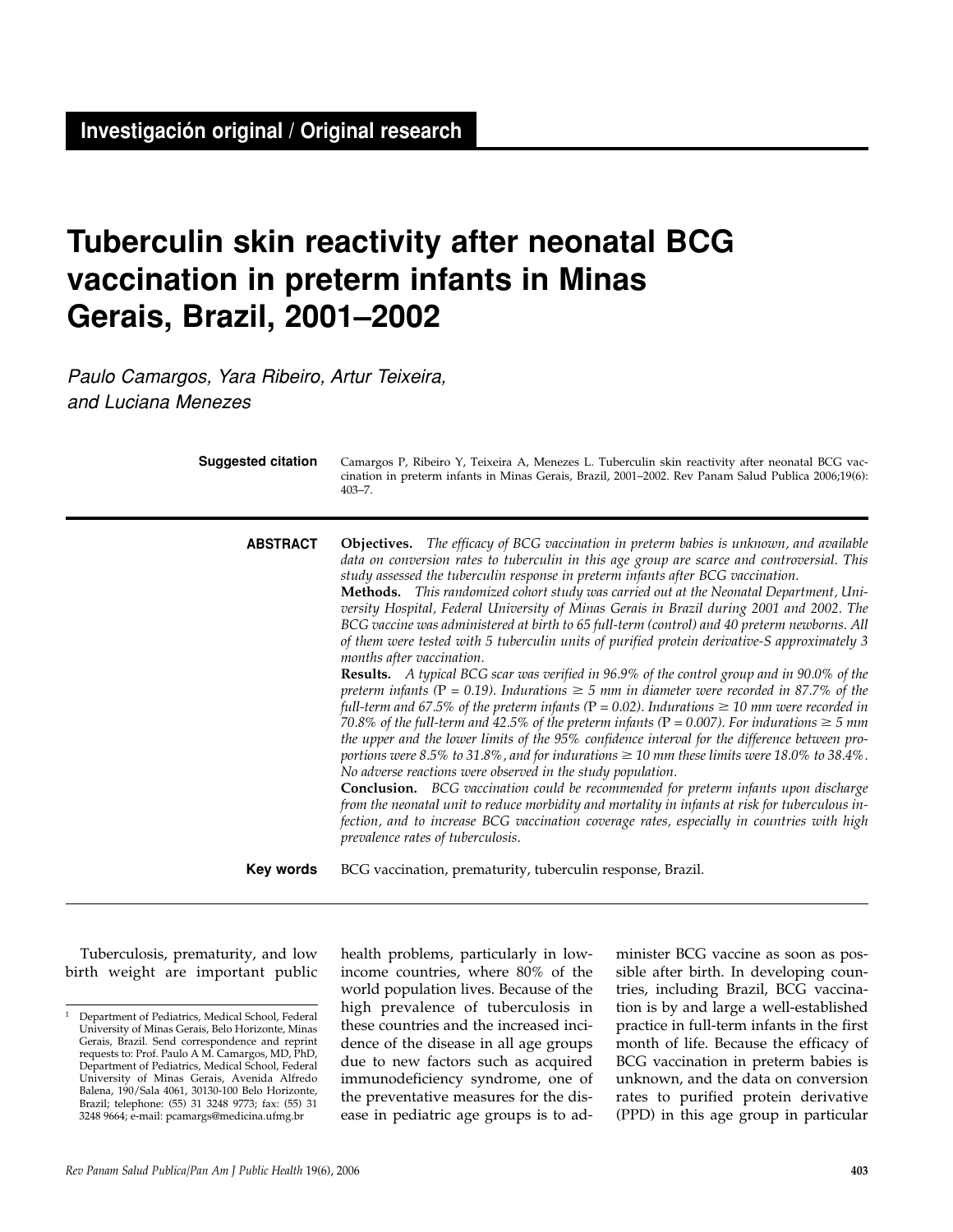are scarce and controversial, these infants are usually not included in this routine practice.

Difficulties in carrying out clinical trials and case-control studies to assess the efficacy of BCG vaccination in this age group have led to the tuberculin test being used as a surrogate marker of efficacy. Our literature review identified few studies on this subject, and overall, conversion rates ranged from 31.0% to 83.0% (1–5). These conflicting results have led authors to recommend vaccination variously at birth (1, 4, 5) or later (2), or only after 33 weeks of postconceptional age (3).

The present cohort study was carried out to assess the percentage of tuberculin conversion in vaccinated preterm infants and the implications of conversion rates with regard to the appropriate timing of BCG vaccination in this age group.

# **MATERIALS AND METHODS**

Two hundred and fifty-two neonates born at the Neonatal Department, University Hospital, Federal University of Minas Gerais in Belo Horizonte, Brazil, were recruited and vaccinated with BCG from April 2001 to June 2002 in this randomized concurrent cohort study.

Postconceptional age (in weeks) for both full-term and preterm groups was estimated with Ballard scoring (6) or ultrasonography. Gestational age between 37 and 41 weeks was the inclusion criterion for full-term infants, and the inclusion criterion for preterm infants was gestational age lower than 37 weeks. Critical illness (neonatal sepsis, assisted ventilation, hemodynamic instability), fever (of known or unknown etiology), congenital malformations, and skin lesions near the lateral aspect of the right arm were criteria for exclusion, and babies who had received steroids, blood or blood component transfusions were also excluded.

The Ethics in Research Committee of the Federal University of Minas Gerais approved the study protocol, which included informed consent signed by the infant's parents or legal guardians.

#### **BCG vaccination**

The Moureau-Rio de Janeiro strain, manufactured at Ataulpho de Paiva Foundation Laboratories (Rio de Janeiro, Brazil) in accordance with World Health Organization recommendations, was injected intradermally in the right deltoid area. Both groups received a conventional dose of 0.1 mL, and vaccinations took place from April 2001 to June 2002.

Full-term infants were vaccinated upon discharge from the neonatal unit. To avoid side effects and due to ethical constraints and technical considerations, preterm babies were vaccinated when their body weight reached  $\geq 1900$  g, the usual criterion for discharge from neonatal units.

An appropriate scar was defined as a scar of typical appearance that measured  $\geq 3$  mm in transverse diameter.

# **Tuberculin skin test**

Tuberculin skin tests were performed by intradermal injection, on the anterior aspect of the left forearm, of a conventional dose of 0.1 mL PPD-S (Tubersol, Connaught Laboratories, Toronto, Canada) within 3 months after BCG vaccination. Skin tests were examined 48–72 h after the injection, and observers were blinded as to the baby's gestational age at birth.

### **Statistical analysis**

Full-term and preterm babies were randomly allocated to receive BCG according to the date and time of birth. If a patient met one or more exclusion criteria, the next infant to be born at our center on the appropriate day was considered for inclusion instead. Data were recorded from April 2001 to June 2002 and analyzed from November 2002 to May 2003. Chi-squared and Fisher's exact tests were used to analyze the difference between proportions, and Student's *t* test was used to compare differences between mean values. The 95% confidence interval was calculated for the proportion of

each group that showed tuberculin reactivity, as well as for the difference between proportions. The level of statistical significance was  $P = 0.05$ .

## **RESULTS**

Two hundred and fifty-three patients were vaccinated: 182 full-term and 71 preterm newborns. Among the subjects vaccinated upon discharge from the neonatal unit, 117 (46.2%) full-term and 31 (43.6%) preterm newborns did not return for tuberculin test reading, so the results of this analysis are based on 65 control infants and 40 preterm infants.

There was no statistically significant difference between full-term and preterm babies included and babies lost to follow-up in sex distribution  $(P = 0.19)$ and  $P = 0.79$ , respectively) or gestational age ( $P = 0.10$  and  $P = 0.26$ , respectively). Regarding birth weight, there was no statistically significant difference  $(P = 0.22)$  between preterm newborns included in the study and those who did not undergo the tuberculin test. This statistical difference was marginal  $(P = 0.048)$  for full-term neonates, demonstrating a reasonable similarity between subjects lost to follow-up and participants included in the final analysis.

Table 1 shows the descriptive statistics for the 65 full-term and 40 preterm infants. The two groups did not differ significantly in sex distribution (*P* = 0.34) or intrauterine growth  $(P = 0.36)$ . The high proportion of infants in which a BCG vaccination scar was seen, i.e., 99 out of 105 vaccinated neonates (93.5), implies that the technique for administering the test was appropriate. The scar was not checked in only 2 fullterm and 4 preterm infants.

As expected, the difference between mean gestational age  $(P < 0.000)$  and mean birth weight (*P* < 0.000) was statistically significant between full-term and preterm neonates. There was no statistically significant difference between BCG scar diameter  $(P = 0.30)$ , demonstrating good comparability between the two groups regarding the technical quality of vaccination.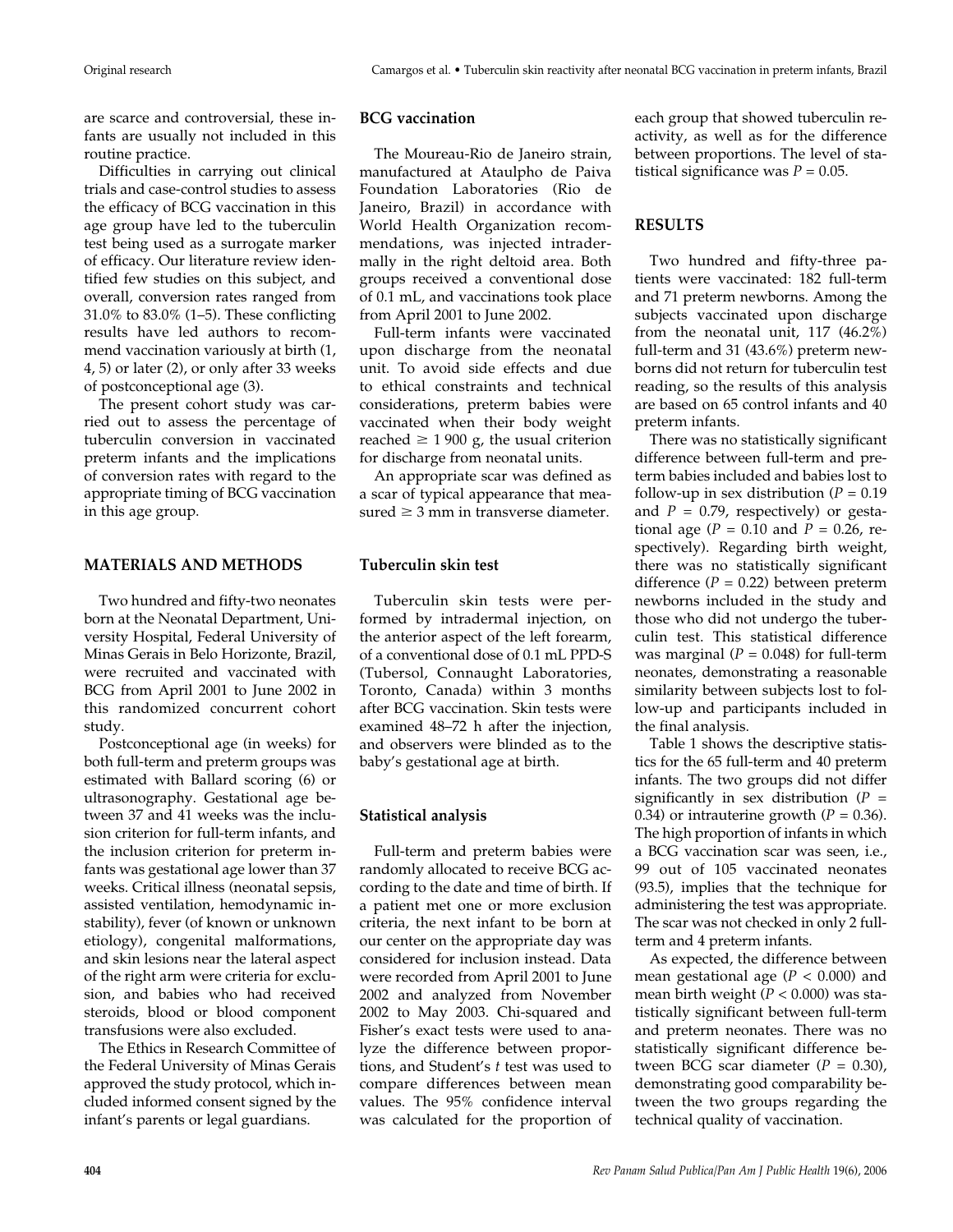Table 2 shows the distribution of full-term and preterm neonates by gestational age. The gestational age of preterm neonates ranged from 32 to 36 weeks, and in 90.0% of these infants, gestational age was 33 to 36 weeks. Full-term neonate gestational age ranged from 37 to 41 weeks, and in 69.2% of this group gestational age was 39 to 41 weeks.

Table 3 shows the tuberculin conversion rate following BCG vaccination in both groups. Data are given for two different groups of cut-off values for induration size: group 1, 0–4 mm and  $\geq 5$  mm; group 2, 0–9 mm and  $\geq 10$  mm.

Indurations  $\geq 5$  mm were observed in 87.7% (95% CI: 77.1%–94.5%) of fullterm neonates and 67.5% (95% CI: 50.8%–81.4%) of preterm neonates. The 20.2% difference between the two groups was statistically significant (95% CI: 8.5%–31.8%; *P* = 0.02).

For indurations  $\geq 10$  mm as the cutoff point, the difference between groups was even greater, with a conversion rate of 70.8% (95% CI: 58.1%– 81.3%) for full-term neonates and 42.5% (95% CI: 27.0%–59.1%) for preterm infants. The difference was 28.2%, which was also statistically significant (95% CI: 18.0%–38.4%; *P* = 0.007). Mean diameter of the tuberculin test scar was 6.8 mm (SD 4.70) in the preterm group and 10.2 mm (SD 4.53) in full-term neonates  $(P < 0.000)$ .

No adverse reactions were observed in either group.

# **DISCUSSION**

The 87.7% rate of tuberculin reactivity in full-term neonates in the present study is consistent with figures reported in earlier studies (7–11), including a Brazilian study that used the same BCG strain (11) and studies with preterm babies in which full-term neonates were the comparison group (1–3). The similarity between earlier figures and the tuberculin conversion rate in full-term neonates in our study suggests that methodological variations related to immunogenicity of the BCG strain, the technical quality of

#### **TABLE 1. Descriptive statistics for the study population, Minas Gerais, Brazil, 2001–2002**

|                                  |     | Full-term $(n = 65)$ |     | Preterm $(n = 40)$ |           |  |
|----------------------------------|-----|----------------------|-----|--------------------|-----------|--|
| Variable                         | No. | $\%$                 | No. | $\%$               | $P$ value |  |
| Sex                              |     |                      |     |                    | 0.34      |  |
| Males                            | 43  | 66.2                 | 22  | 55.0               |           |  |
| Females                          | 22  | 33.8                 | 18  | 45.0               |           |  |
| Intrauterine growth <sup>a</sup> |     |                      |     |                    | 0.36      |  |
| AGA                              | 58  | 89.2                 | 36  | 90.0               |           |  |
| <b>LGA</b>                       | 5   | 7.7                  |     | 2.5                |           |  |
| <b>SGA</b>                       | 2   | 3.1                  | 3   | 7.5                |           |  |
| BCG scar                         |     |                      |     |                    | 0.19      |  |
| Present                          | 36  | 96.9                 | 36  | 90.0               |           |  |
| Not verified                     | 2   | 3.1                  | 4   | 10.0               |           |  |

a AGA: appropriate for gestational age; LGA: large for gestational age; SGA: small for gestational age.

**TABLE 2. Distribution of the study population according to gestational age (in weeks), Minas Gerais, Brazil, 2001–2002**

| Full-term       |     |      | Preterm         |     |      |  |
|-----------------|-----|------|-----------------|-----|------|--|
| Gestational age | No. | $\%$ | Gestational age | No. | $\%$ |  |
| 37              | 6   | 9.2  | 32              |     | 10.0 |  |
| 38              | 14  | 21.6 | 33              |     | 5.0  |  |
| 39              | 21  | 32.3 | 34              | 8   | 20.0 |  |
| 40              | 17  | 26.1 | 35              | 12  | 30.0 |  |
| 41              |     | 10.8 | 36              | 14  | 35.0 |  |

|                   | TABLE 3. Tuberculin conversion rates among full-term and preterm infants, Minas Gerais, |  |  |  |  |
|-------------------|-----------------------------------------------------------------------------------------|--|--|--|--|
| Brazil, 2001-2002 |                                                                                         |  |  |  |  |

|                                    | Full-term |                   |               | Preterm |              |               |         |  |
|------------------------------------|-----------|-------------------|---------------|---------|--------------|---------------|---------|--|
| Induration size group <sup>a</sup> | No.       | $\%$              | 95% CI        | No.     | $\%$         | 95% CI        | P value |  |
| Group 1 (mm)                       |           |                   |               |         |              |               | 0.02    |  |
| $0 - 4$                            | 8         | 12.3              | $5.46 - 23.3$ | 13      | 32.5         | $18.5 - 49.1$ |         |  |
| $\geq 5$                           | 57        | 87.7 <sup>b</sup> | $77.1 - 94.5$ | 27      | $67.5^{b}$   | $50.8 - 81.4$ |         |  |
| Group 2 (mm)                       |           |                   |               |         |              |               | 0.007   |  |
| $0 - 9$                            | 19        | 29.2              | 18.6-41.8     | 23      | 57.5         | $40.8 - 72.9$ |         |  |
| $\geq 10$                          | 46        | 70.8 <sup>c</sup> | $58.1 - 81.3$ | 17      | $42.5^\circ$ | $27.0 - 59.1$ |         |  |

a Mean induration diameter: full-terms, 10.2 mm (SD 4.53 mm); preterms, 6.8 mm (SD 4.70 mm).

<sup>b</sup> Difference = 20.2%; 95% CI: 8.5%–31.8%.

<sup>c</sup> Difference = 28.2%; 95% CI: 18.0%–38.4%.

vaccination, and possible differences in PPD administration and reading were controlled satisfactorily in the present study, and that the conversion rate observed in preterm babies can be considered reliable.

Despite published studies, BCG vaccination in preterm infants remains controversial (1–5). Previous studies reported the frequency of indurations greater than 5 to 6 mm as  $27\%$  (5),  $31\%$ (2), 67% (3), 80% (4) and 83% (1). The variations in these numbers may be explained by methodological differences between studies in the BCG strain, inclusion and exclusion criteria,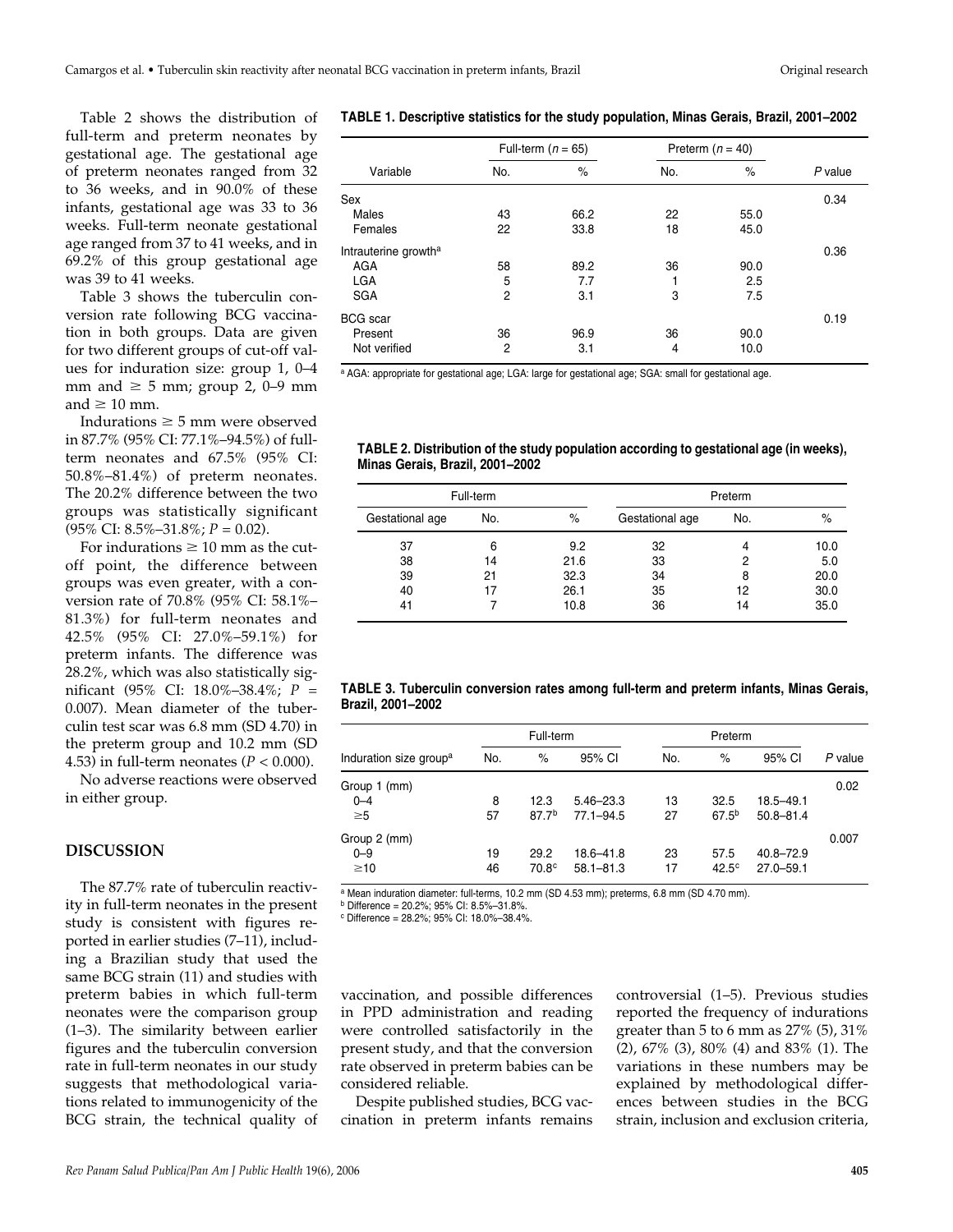selection bias, distribution of patients according to gestational age, brand of PPD used, and the cut-off point used to classify the size of reactions.

Dawodu (1) did not evaluate the vaccination scar. Sedaghatian and Kardouni observed a scar measuring  $>$  3 mm in diameter in 63.3% out of 101 vaccinations (2), whereas a scar was present in 55% of 36 babies enrolled in the study reported by Sedaghatian et al. (3), and a scar or ulcer was observed in 27 (90%) preterm babies studied by Thayyil-Sudhan et al. (4). The low vaccination scar rate found by Sedaghatian and Kardouni (2) and by Tun and coworkers (5) suggests problems in the vaccine administration technique or a change in bioavailability and potency.

In our study, fewer preterm than full-term infants presented indurations  $\geq$  5 mm (67.5%) and  $\geq$  10 mm (42.5%). However, Dawodu (1) reported indurations  $\geq 6$  mm in 83.0% of infants, whereas indurations  $\geq 5$  mm were found in 27% of the patients studied by Tun and coworkers (5), 32.0% of the patients in the study by Sedaghatian and Kardouni (2), and 80.0% of the infants in the study by Thayyil-Sudhan et al. (4). The proportions of positive tuberculin tests in our study with indurations  $\geq$  5 mm (67.5% of preterm babies) and indurations  $\geq$  10 mm (42.5% of preterm babies) represent intermediate values in comparison to these earlier studies.

Calculating the 95% confidence interval point estimates allowed us to perform another type of comparison, which showed that for indurations  $\geq$  5 mm, the proportion reported by Dawodu (83.0%) (1) was close to the upper limit (81.4%) of variation estimated in the present study, while the proportion found by Sedaghatian and Kardouni (32.0%) (2) was well below the lower limit of our confidence interval (50.8%).

The wide variation in tuberculin reactivity rates may be due to methodological differences as noted above, and indicates different levels of immunologic maturity for each gestational age. In other words, the younger the gestational age, the smaller the immune response, especially that related to cell immunity. The lower response to tuberculin in preterm infants might be related to the test itself and to a likely change in cellular immunity, as described by Yoder and Polin (12).

However, prematurity and tuberculosis are major public health concerns in low-income countries. Although preterm infants showed a significantly lower tuberculin conversion rate in the present study, it seems reasonable to consider these differences as less relevant in clinical terms, and to recommend BCG vaccination upon discharge from the neonatal unit with the intention of reducing morbidity and mortality in infants at risk for tuberculosis, and increasing BCG vaccination coverage rates. Our results suggest that preterm babies could be vaccinated after 32–33 weeks of postconceptional age if their body weight is  $\geq$  1900 g. On the basis of available knowledge, it is unclear how long the protective effect of BCG in preterm infants would last, and further research on this topic should be encouraged.

**Acknowledgments.** Supported in part by a grant from the National Scientific and Technologic Development Council (Conselho Nacional de Desenvolvimento Científico e Tecnológico-CNPq) of the Ministry of Science and Technology, Brazil.

#### **REFERENCES**

- 1. Dawodu AH. Tuberculin conversion following BCG vaccination in preterm infants. Acta Paediatr Scand. 1985;74(4):564–7.
- 2. Sedaghatian MR, Kardouni K. Tuberculin response in preterm infants after BCG vaccination at birth. Arch Dis Child. 1993;69(3): 309–11.
- 3. Sedaghatian MR, Hashem F, Moshaddeque Hossain M. Bacille Calmette Guerin vaccination in pre-term infants. Int J Tuberc Lung Dis. 1998;2(8):679–82.
- 4. Thayyil-Sudhan S, Kumar A, Singh M, Paul VK, Deorari AK. Safety and effectiveness of BCG vaccination in preterm babies. Arch Dis Child Fetal Neonatal Ed. 1999;81(1):F64–6.
- 5. Tun KM, Win H, Oo AK, Myint SS, Hla SK, Naing H. Tuberculin conversion after BCG vaccination: comparison by gestation and by age at immunization in Myanmar. Trans R Soc Trop Med Hyg. 2000;94(2):219–20.
- 6. Ballard JL, Khoury JC, Wedig K, Wang L, Eilers-Walsman BL, Lipp R. New Ballard score, expanded to include extremely premature infants. J Pediatr. 1991;119(3):417–23.
- 7. Kulkarni ML, Srinivasa Rao N. Tuberculin conversion after neonatal BCG. Indian Pediatr. 1990;27(7):765–6.
- 8. Hadfield JW, Allan J, Windebank WJ. Sensitivity of neonates to tuberculin after BCG vaccination. Br Med J (Clin Res Ed). 1986;12;292 (6526):990–1.
- 9. Ormerod LP, Garnett, JM. Tuberculin response after neonatal BCG vaccination. Arch Dis Child. 1988;63(12):1491–2.
- 10. Ildirim I, Sapan N, Çavuşoğlu B. Comparison of BCG vaccination at birth and at third month of life. Arch Dis Child. 1992;67(1):80–2.
- 11. Ferreira AA, Bunn-Moreno MM, Sant'Anna CC, Ferreira MF. BCG vaccination in low birth weight newborns: analysis of lymphocyte

proliferation, IL-2 generation and intradermal reaction to PPD. Tuber Lung Dis. 1996;77(5): 476–81.

12. Yoder MC, Polin RA. Developmental Immunology. In: Fanaroff AA, Martin RJ, eds. Neonatal and perinatal medicine: disease of the fetus and infant. St Louis: Mosby; 1997. Pp. 685–717.

Manuscript received on 21 October 2005. Revised version accepted for publication on 1 June 2006.